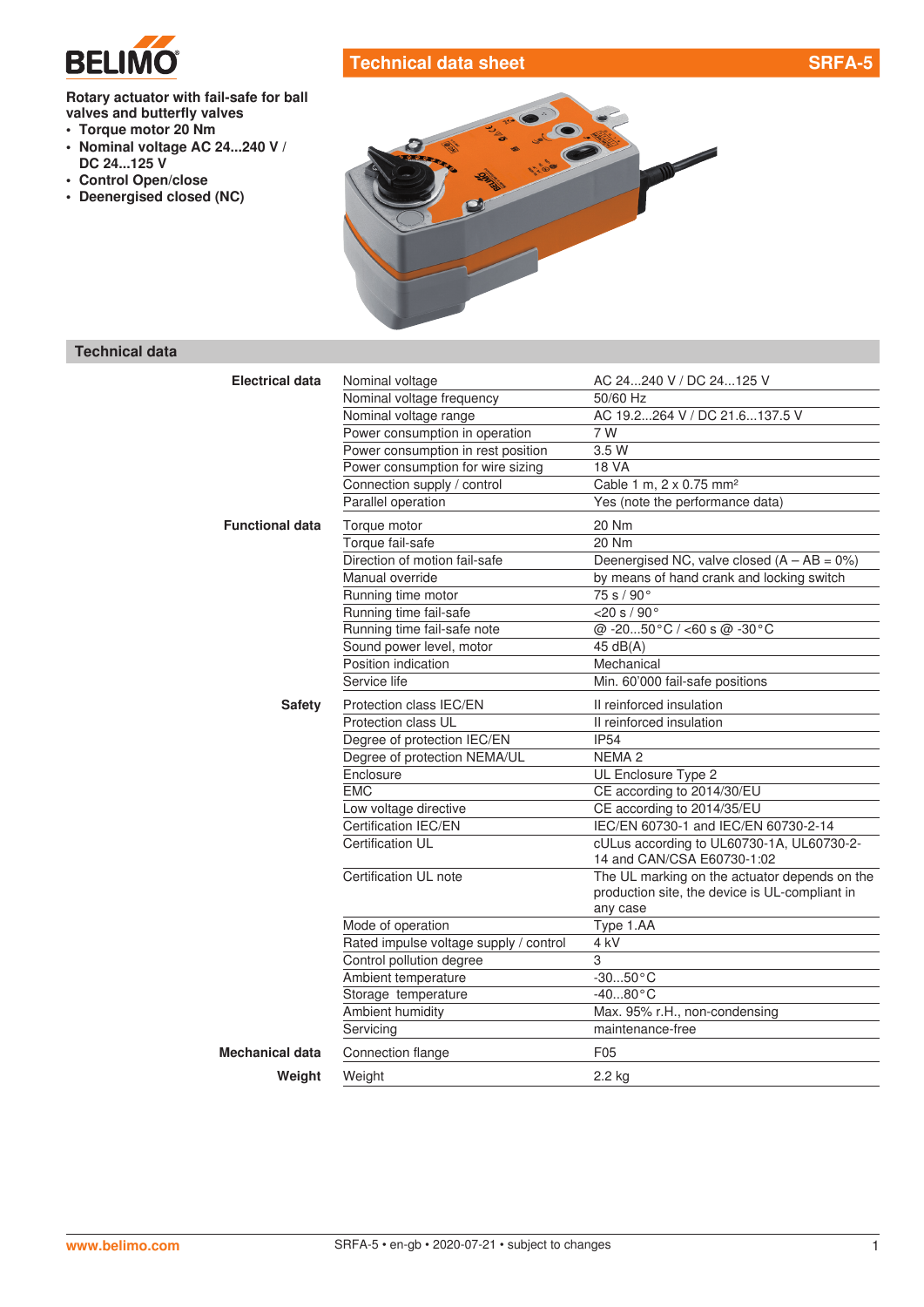

| <b>Safety notes</b>                |                                                                                                                                                                                                                                                                                                                                                             |
|------------------------------------|-------------------------------------------------------------------------------------------------------------------------------------------------------------------------------------------------------------------------------------------------------------------------------------------------------------------------------------------------------------|
|                                    | • This device has been designed for use in stationary heating, ventilation and air-<br>conditioning systems and must not be used outside the specified field of application,<br>especially in aircraft or in any other airborne means of transport.                                                                                                         |
|                                    | • Outdoor application: only possible in case that no (sea) water, snow, ice, insolation<br>or aggressive gases interfere directly with the actuator and that is ensured that the<br>ambient conditions remain at any time within the thresholds according to the data<br>sheet.                                                                             |
|                                    | • Caution: Power supply voltage!                                                                                                                                                                                                                                                                                                                            |
|                                    | • Only authorised specialists may carry out installation. All applicable legal or<br>institutional installation regulations must be complied during installation.                                                                                                                                                                                           |
|                                    | • The device may only be opened at the manufacturer's site. It does not contain any<br>parts that can be replaced or repaired by the user.                                                                                                                                                                                                                  |
|                                    | • Cables must not be removed from the device.                                                                                                                                                                                                                                                                                                               |
|                                    | • The device contains electrical and electronic components and must not be disposed<br>of as household refuse. All locally valid regulations and requirements must be<br>observed.                                                                                                                                                                          |
| <b>Product features</b>            |                                                                                                                                                                                                                                                                                                                                                             |
| <b>Mode of operation</b>           | The actuator is equipped with a universal voltage feed module that can utilise supply<br>voltages of AC 24240 V and DC 24125V.<br>The actuator moves the valve to the operating position at the same time as tensioning<br>the return spring. The valve is turned back to the fail-safe position by spring force<br>when the supply voltage is interrupted. |
| Simple direct mounting             | Simple direct mounting on the rotary valve or butterfly valve with mounting flange. The<br>mounting orientation in relation to the fitting can be selected in 90° steps.                                                                                                                                                                                    |
| <b>Manual override</b>             | By using the hand crank the valve can be operated manually and engaged with the<br>locking switch at any position. Unlocking is carried out manually or automatically by<br>applying the operating voltage.                                                                                                                                                 |
| Adjustable angle of rotation       | Adjustable angle of rotation with mechanical end stops.                                                                                                                                                                                                                                                                                                     |
| <b>High functional reliability</b> | The actuator is overload protected, requires no limit switches and automatically stops<br>when the end stop is reached.                                                                                                                                                                                                                                     |

### **Electrical installation**

| $\vert\Delta\vert$<br>. Parallel connection of other actuators possible. Observe the performance data. |
|--------------------------------------------------------------------------------------------------------|
|--------------------------------------------------------------------------------------------------------|

#### **Wiring diagrams**

AC 24...240 V / DC 24...125 V, open/close



**Cable colours:**  $1 = blue$  $2 =$  brown